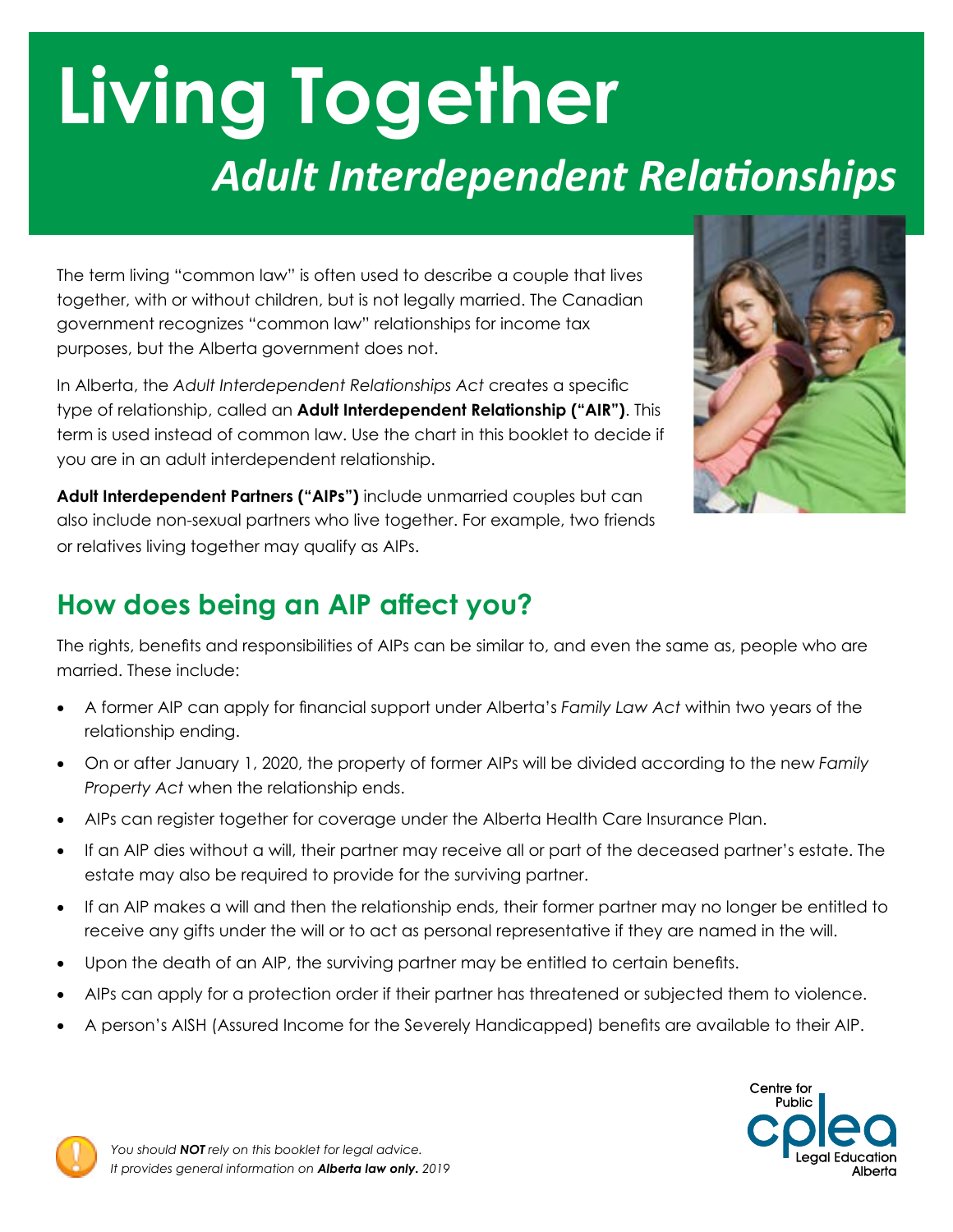## **What do AIRs look like?**



Javier and Maria were living separately when Maria got pregnant. When the baby was born, they decided to move in

together to share bills and live as a family.



Elise and Olivia met while on vacation and started dating shortly after. They bought a house and moved in together.

for 4 years. Kathy and Bob are AIPs, even though Kathy is legally married to someone else. Mark And Frank have been marked to someone else.



They used a shared bank account to pay their bills. After living together for 5 years, Elise got a job in a different city and wanted to end the relationship. Olivia could not afford to live on her own, so she applied to the court for an adult interdependent partner support order.



Kathy and her spouse separated 5 years ago. Kathy met Bob and fell in love. They moved in together and have been happy

> friends for over forty years. When their wives died, they decided to move in together.

Mark did the cooking, and Frank did the cleaning. They shared expenses and bought a car together. The two had lived together for over 3 years when Frank unexpectedly died. The will that Frank wrote 5 years ago was still valid and did not leave anything to Mark. Mark could not support himself on his own so he applied to the court for financial maintenance and support from Frank's estate.



Karen moved in with her father, Sam, after her mother died a year ago. Karen and Sam wanted to become Adult

Interdependent Partners so Karen could share Sam's health benefits. Because they are related, they needed to sign an Adult Interdependent Partner Agreement. Their AIR ended when Karen's father remarried.

- are already an AIP to someone else;
- are married and living with your spouse;
- provide a person with domestic support and personal care for payment (such as a paid live-in caregiver).

Martin and Jolanda were both divorced when they met. They did not like the idea of being married again but they wanted

to protect their relationship. They signed an Adult Interdependent Partner Agreement and then moved in together.



Steve and Jamie are both 17 years old. They live together with Steve's parents. They want to become AIPs but have not

lived together for 3 years yet. They want to enter into an Adult Interdependent Partners agreement to confirm their relationship. Both Jamie and Steve's parents need to give their written consent to the agreement because Steve and Jamie are minors.

## **Are you in an Adult Interdependent Relationship?**



### **You cannot be an AIP if you:**